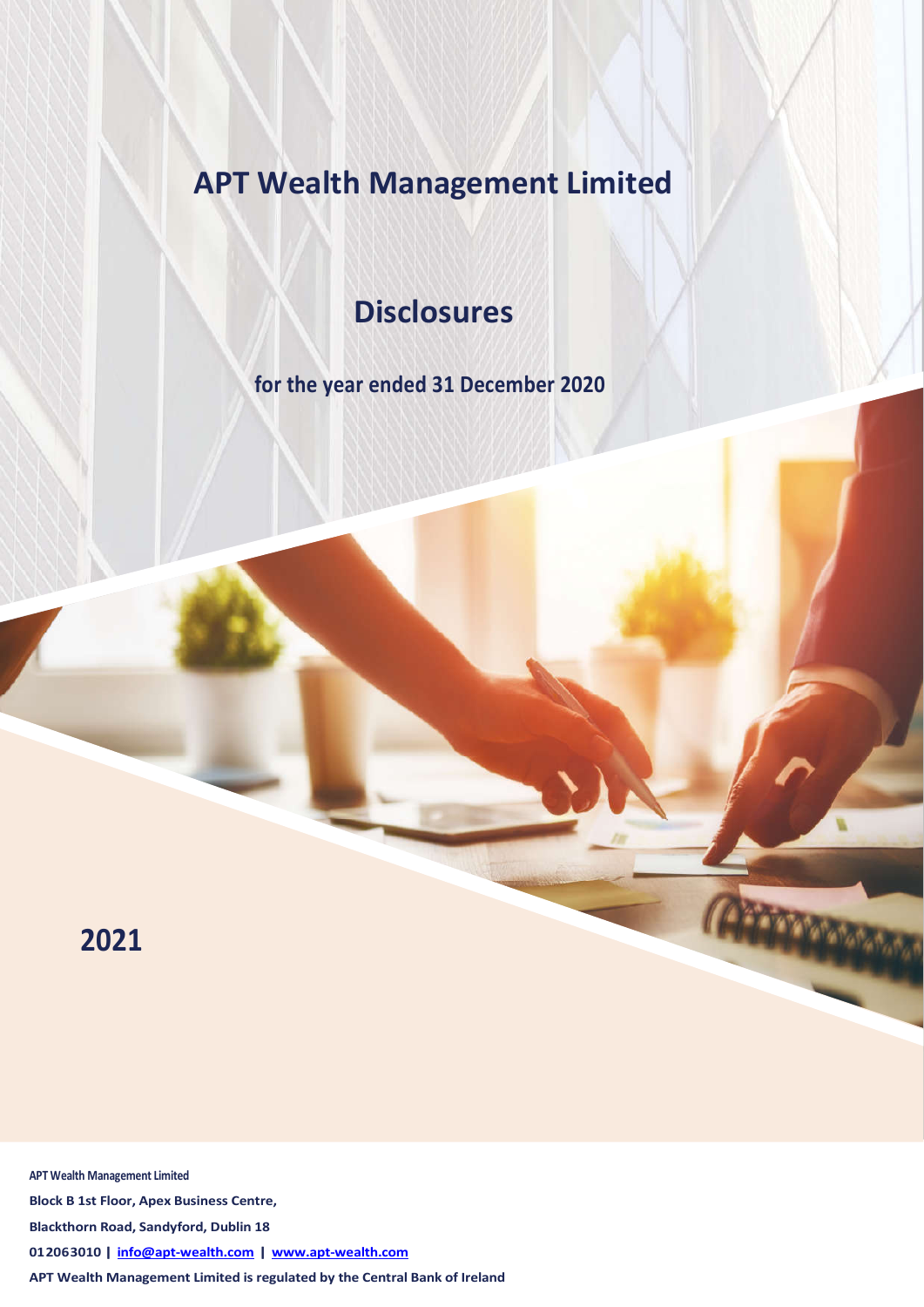# **Introduction**

The Investment Firm Regulation EU 2019/2033 (IFR) and Investment Firm Directive EU 2019/2034 (IFD) establishes a tailored prudential regime for Investment Firms. These regulations are effective from  $26<sup>th</sup>$  June 2021.

# **Business Activities**

APT Wealth Management Limited, ("the firm") engages in the following business activities under the respective authorizations: -

#### **Insurance Mediation**

As an insurance intermediary authorised to provide "insurance mediation" services, the areas of activity for the firm may be summarised as follows: -

- Insurance mediation services to individuals in relation to Annuities, Approved Retirement Funds (ARFs) and Personal Retirement Bonds (PRBs).
- The placing of group Death in Service and Income Protection policies for occupational pension scheme clients.

#### **MiFID**

As an investment firm regulated under the Markets in Financial Instruments Directive ("the MiFID"), the firm engages in the following activities: -

- Provision of investment advice; and
- Reception and transmission of orders in relation to one or more financial instruments.

The firm acts as Qualifying Fund Manager for the purpose of providing ARFs. The firm is an approved PRB provider.

The principal business activities of the firm are the provision of financial advice to corporate and individual clients in relation to the nature and suitability of each product available; identification and selection of a suitable product producer and receipt and transmission of orders on behalf of clients for a product to one or more product producers.

The products for which the firm has appointments to act are in relation to life assurance products, group risk policies and these also include life assurance polices, specified serious illness and other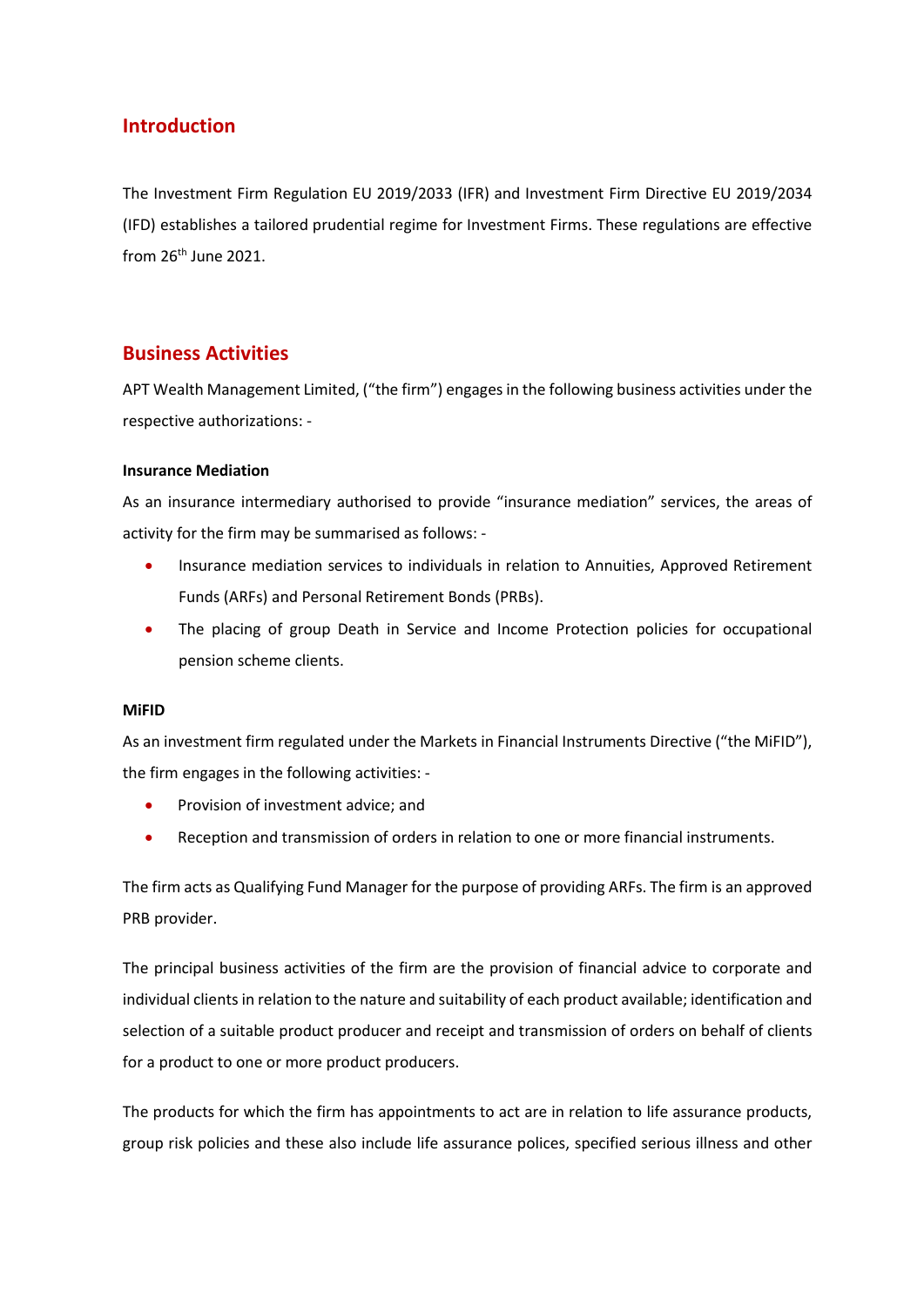protection type policies, pension policies and saving and investment life assurance policies. The firm is part of the Irish Life Group which is part of Great West Life-Co.

# **Basis of Disclosure**

This disclosure document has been prepared by the firm in accordance with the requirements of The Investment Firm Directive and the Investment Firm Regulation. Disclosures will be updated on an annual basis and made available via the website as soon as practicable (www.apt-wealth.com). This document has been reviewed and approved by the Board. This document constitutes financial statements that are based on audited financial statements.

## **Risk Management Framework**

We believe that a strong governance and compliance culture is central to the day to day running of our business and to the overall long-term success of our business model. In essence, we believe that our clients are best served in an environment where their interests are considered to be of paramount importance.

We foster a top down approach where our Board and executive management team lead by example. Starting from the top, our Board of Directors, are fully committed to maintaining appropriate standards of governance and compliance with independent oversight and accountability. Fostering such a culture has "knock-on" effects on our staff. We believe that this top down approach is the most effective and appropriate way to ensure compliance from all employees and to foster a culture of openness within the regulatory field.

We strive to ensure that we are fully compliant with the relevant regulations. We also strive not only to comply with the regulations but to encompass industry best practice in the services that we provide to customers and potential customers alike. We endeavour to act in the customers' best interest and we believe that having a strong and efficient compliance team strengthens our customer relationships. We operate a comprehensive three levels of defence model as detailed below.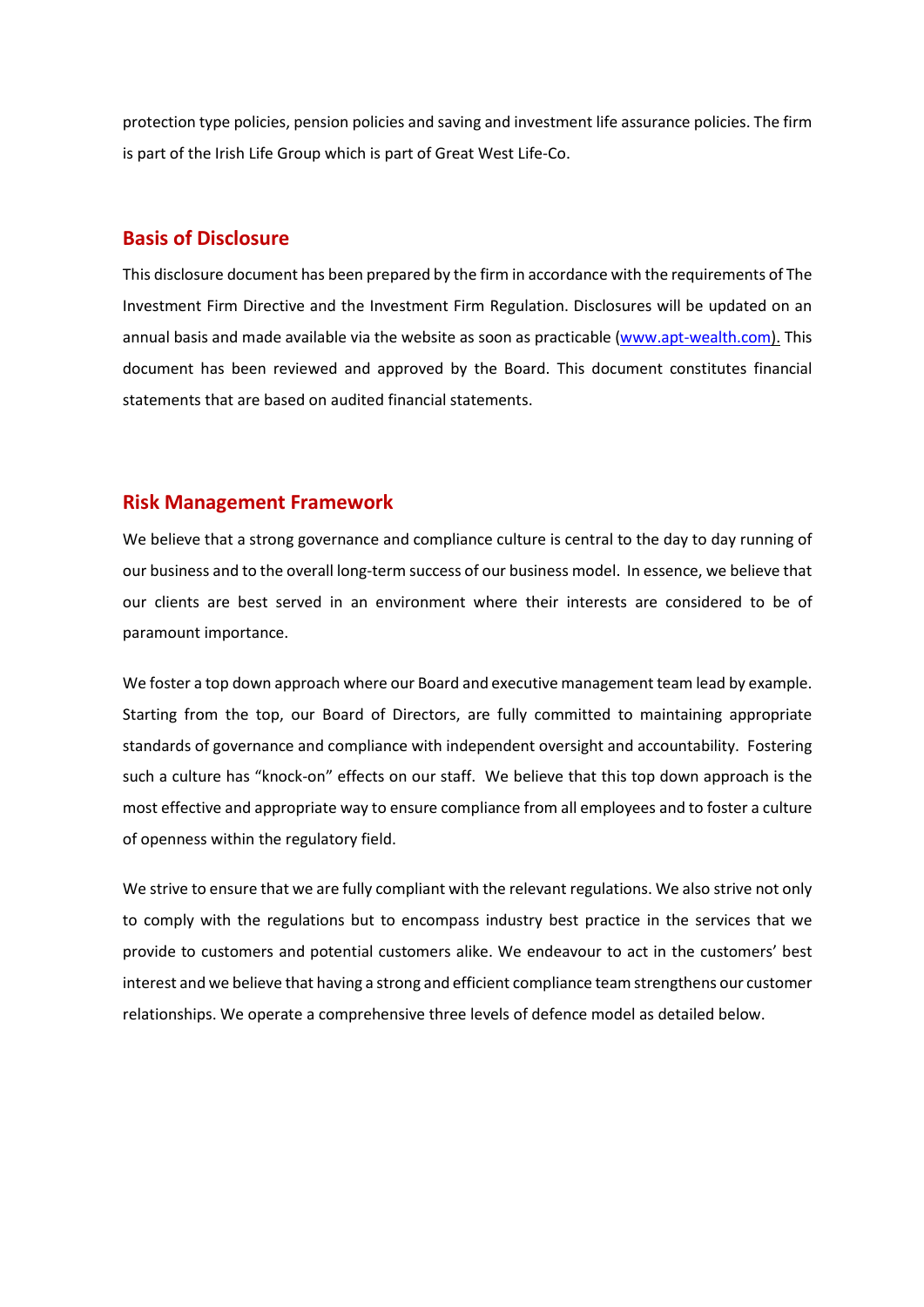#### **Risk Governance**

The firm has robust Corporate Governance arrangements which include a clear organisational structure with well defined, transparent and consistent lines of responsibility, effective processes to identify, manage, monitor and report the risks to which it is or might be exposed, adequate internal control mechanisms, including sound administrative and accounting procedures, IT systems and controls and practices which are consistent with and promote sound and effective risk management.

The firm has a Risk Management Policy in place for overall business risk. This policy establishes a structured and disciplined approach to risk management. The firm aims to ensure that all its potential risks are managed and addressed in order to mitigate those risks. The Board is responsible for setting the company's strategy in managing the risks. The firm has set out the corporate structure where the operations team acts as the first line of defence and the compliance team as the second line of defence. The Head of Compliance (HOC) will report the risks or any issues arising to the Board on a quarterly basis.

As the first line of defence, operational managers own and manage risks. The second line of defence, risk management and the Compliance function. The third line of defence, internal audit, providing senior management with comprehensive assurance based on the highest level of independence and objectivity.

#### **First Line of Defence – Operations Team**

The first line of defence is provided by front line staff who are involved in business operations. They have the responsibility and accountability for directly assessing, controlling and mitigating the risks to which the firm is exposed. The operations team is aware of their duty to report any breaches or any issues arising to the HOC without delay. All staff members are aware of their specific responsibilities in relation to reporting and escalating any issues to the correct person.

#### **Second Line of Defence – Compliance Team**

The second line of defence consists of internal governance such as identifying, managing and monitoring risks. This is provided by the compliance team. Compliance team provides the oversight and advice necessary to support the first line. Compliance team will carry out daily, weekly, monthly, quarterly and annually testing, and monitoring on the tasks carried out by the first line. Compliance team will carry out ongoing training programmes to first line to ensure they are aware of the current regulations and any changes in the processes or procedures.

#### **Third Line of Defence- Internal Audit**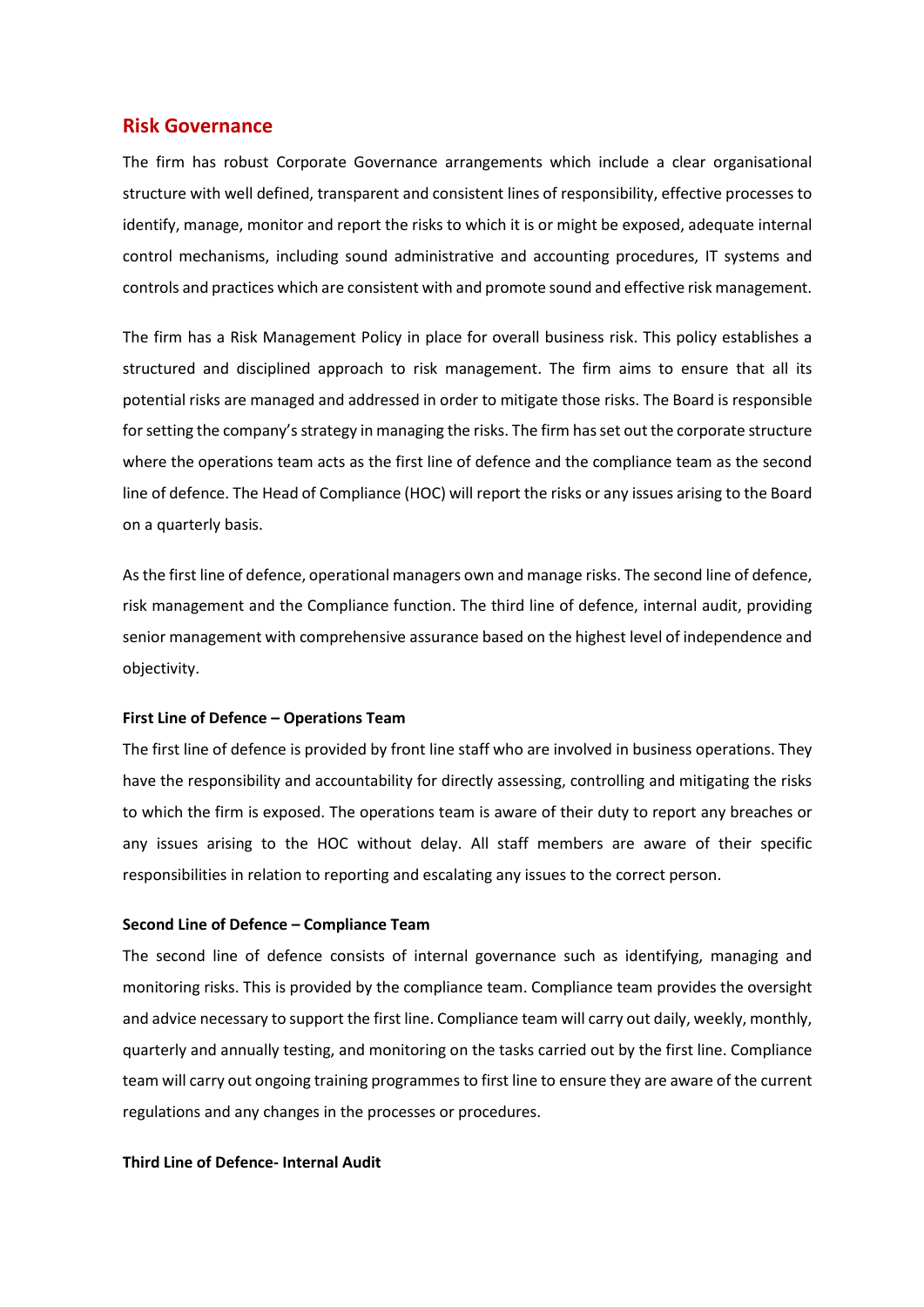The third line of defence comprises of the Internal Audit team which provides independent assurance. Internal auditors provide the board and senior management with comprehensive assurance based on the highest level of independence and objectivity within the organisation.

#### **Risk Committee and Board of Directors**

The Board meets on a quarterly basis, or as and when necessary, and has primary responsibility for governance and oversight of the firm.

The Board of Directors has established a Committee of the Board, known as the Risk Management Committee, to support and advise the Board on risk management and the effectiveness of the firm's risk management infrastructure. The Committee holds at least four meetings per annum, or more frequently as circumstances dictate. The Committee's main duties include identification, assessment and management of the key risks.

# **Internal Controls**

As part of our Risk Management Policy, each risk is identified, accessed and categorised based on our risk matrix system. The firm has comprehensive controls and processes in place which are reviewed and tested regularly. Each staff member completes comprehensive training and is subject to ongoing training and professional development. The firm has a number of manuals and procedures which act as living documents which are used on a daily basis and reviewed regularly. Some of the manuals which are key to our Internal Controls include the Corporate Governance Policy, Compliance Charter, Compliance Plan, Mission Statement, Client Asset Management Plan (CAMP), Risk Management Policy and Business Continuity Plan.

#### **Risk Register**

As part of our Risk Management Policy, the firm operates a comprehensive Risk Register which details each of the key risks that face the firm. This initial identification then allows for each risk to be identified, accessed, categorised and mitigated against. This register is reviewed on an ongoing basis and is contained within our Risk Management Policy and Internal Capital Adequacy Assessment Process ("ICAAP").

The firm is exposed to a variety of risks as detailed in our Risk Register. However, the Board has adopted a conservative approach to risk, resulting in a medium-low risk profile for the firm, for the following reasons: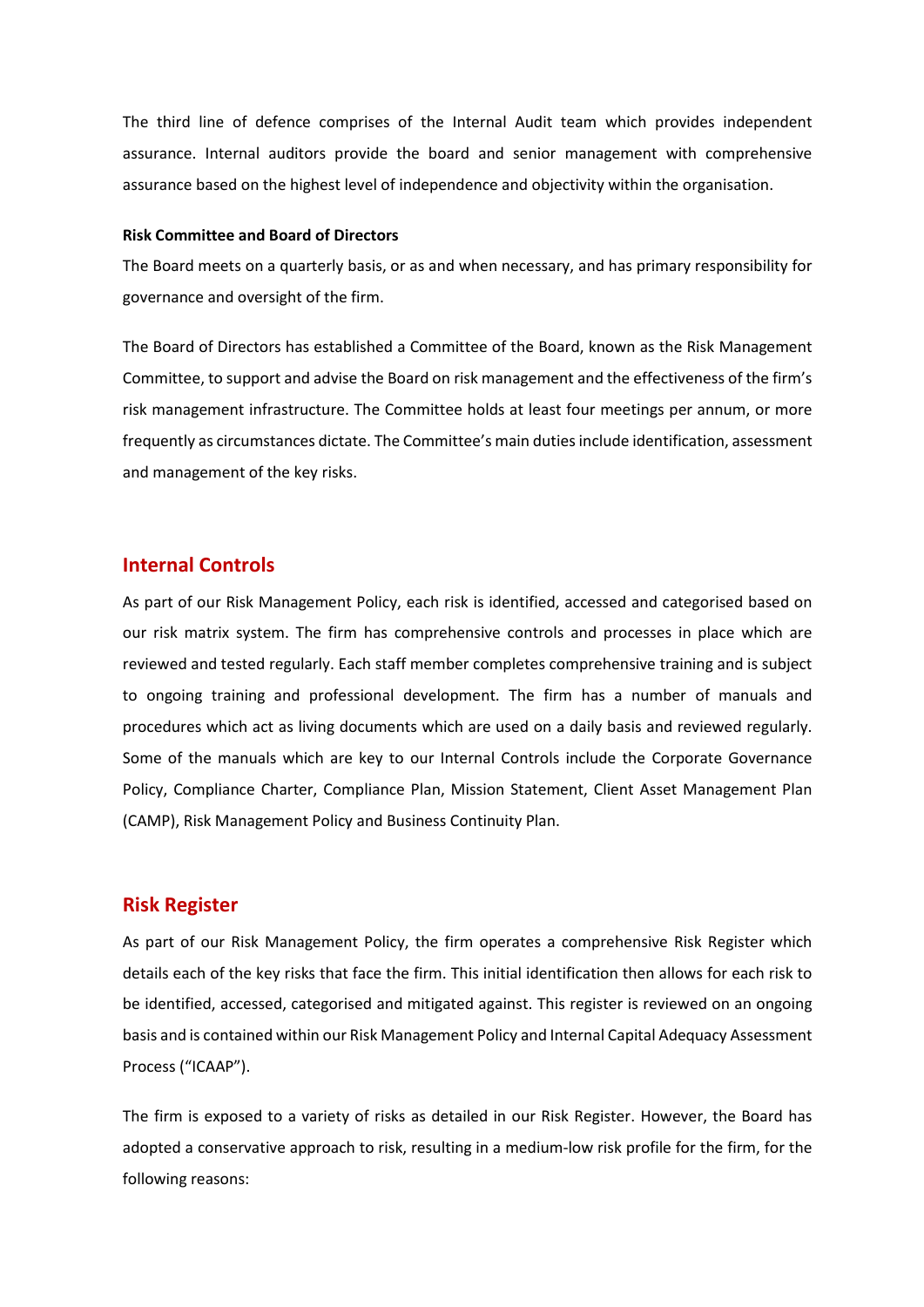- The business model is an investment firm providing investments services for the receipt and transmission of orders and investment advice. The firm does not execute orders or trade on its own account, the risk exposure is limited to counterparty risk and the impact on income;
- The recruitment of experienced personnel throughout the firm;
- Limited exposure to credit risk; and
- Other reasons are set out below.

## **Risks**

The firm has carried out a detailed risk assessment and concluded that the firm is primarily exposed to operational risk, performance risk and cyber risk. The firm may also be exposed to senior management, reputational and credit risks. For the purpose of this document we have briefly summarised the following key risks.

#### **Operational Risk**

Operational risk is the risk of financial loss or impairment to reputation resulting from inadequate or failed internal processes and systems from the actions of people or from external events. The firm has a wide range of controls and processes in place to minimise operational risk, primarily by maintaining a strong control environment.

#### **Performance Risk**

The performance risk is a reduction in funds under management/poor investment results, following a market downturn or loss of clients. The firm is subject to the normal business and performance risks, which are monitored by the Board on an ongoing basis.

#### **Cyber Risk**

Cyber risk is the risk due to the failure of the information technology systems in the firm which could eventually lead to financial loss, disruption or damage to the reputation of the firm. The firm has deployed a leading cyber-security suite which adopts a Defence in Depth approach with multiple tiers of security.

#### **Senior Management Risk**

The firm may be adversely affected by the loss of one or more senior members of staff. The risk of losing one of our directors is low and is mitigated mainly by the firm's Succession Plan, Business Continuity Policy and an appropriate notice period.

#### **Reputational Risk**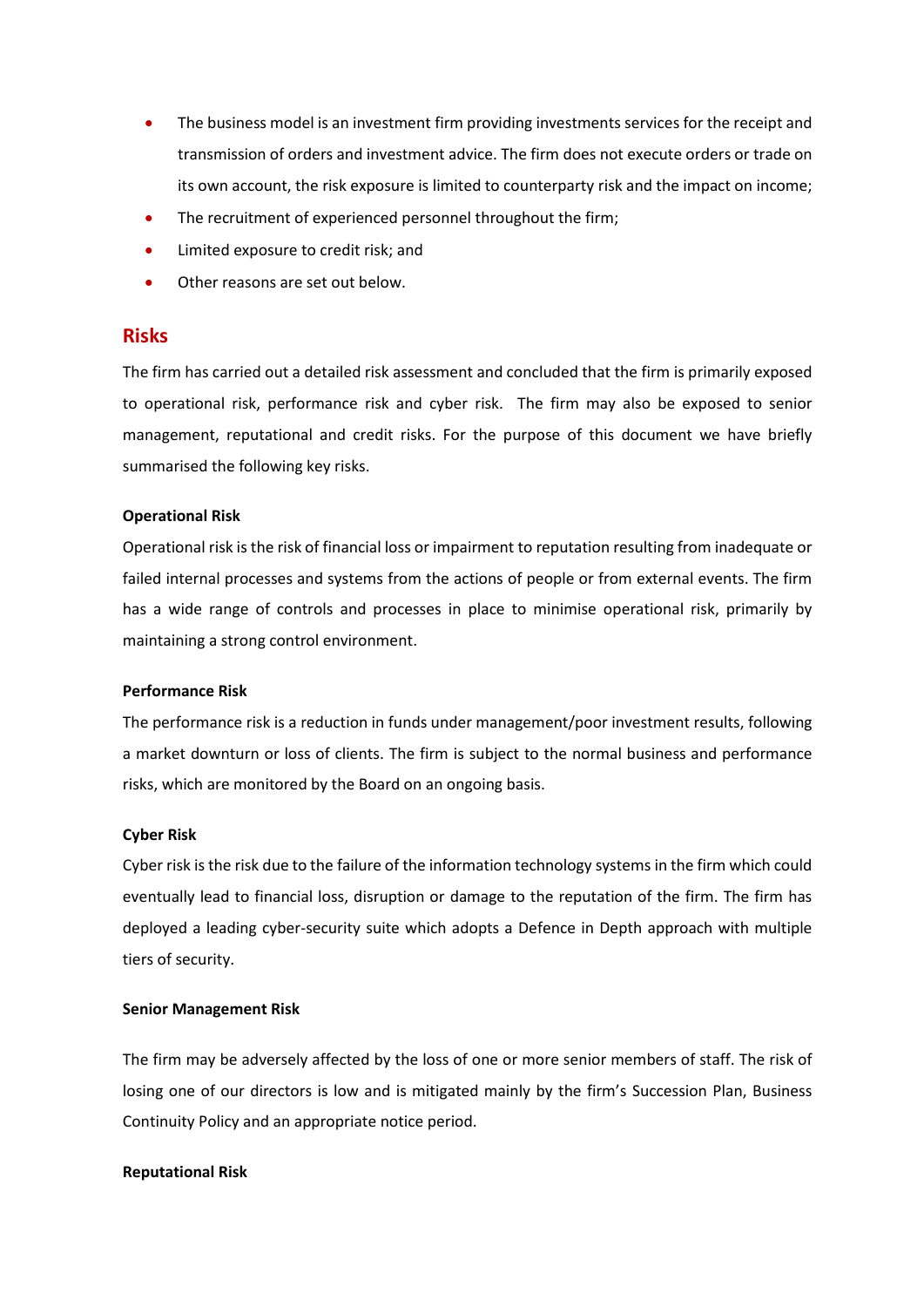Reputational risk is the potential that negative publicity regarding a firm's business practices caused by poor customer service or breach of regulatory/compliance obligations or the failure of detailed processes and procedures in risk management and business continuity which cause a decline in the customer base. However, this risk is effectively mitigated by the following:

- Strong client take-on and AML & fraud prevention procedures;
- Anticipating and responding to changes of a market or regulatory nature;
- Regular compliance reviews carried out by the Compliance function;
- The retail client base; and
- The fact that the firm has comprehensive policies and procedures in place to ensure the delivery of an appropriate and high-quality service to customers.

#### **Credit Risks**

Credit risk is the risk of loss resulting from the failure of counterparties to fulfil their contractual obligations. Default risk, counterparty risk and concentration risk are part of the credit risks faced by the firm. As the firm does not trade on its own account, all financial instruments are held in pooled accounts with Investment Managers under the firm's nominee company. Client assets are invested with Investment Managers from a pre-approved list which is subject to constant review by management.

Please note that the above risks are the key risks the firm faces. These may not include all of the risks the firm faces. The details of the risks that the firm face is detailed in the ICAAP.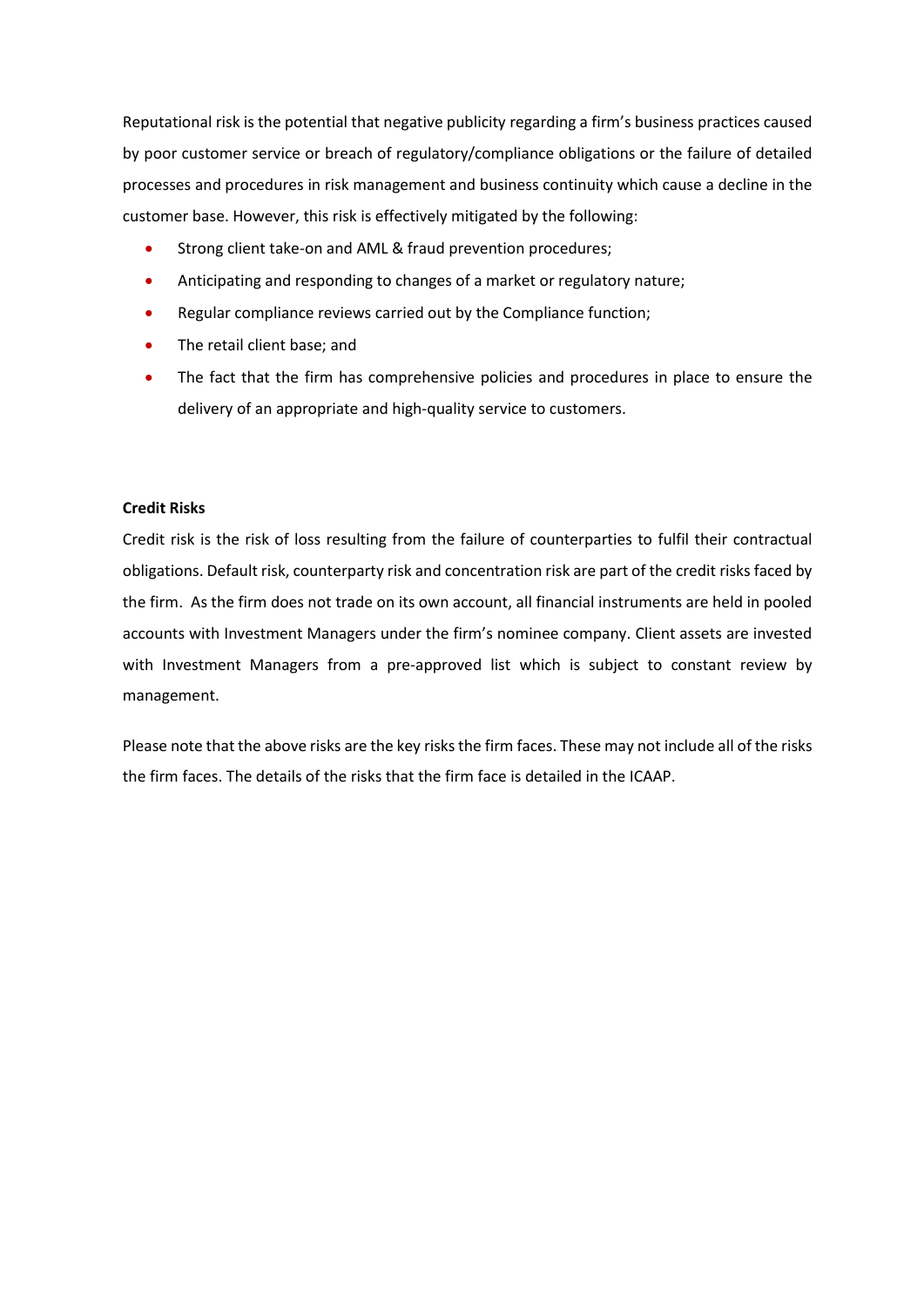# **Capital Resources**

The regulations in force during the financial year require the firm to disclose information in relation to own funds in accordance with The Capital Requirements Directive (Regulation (EU) No.575/2013, the Regulations).

The table below details the composition of the capital resources of the firm at 31 December 2020.

| <b>Capital Resources</b>            | as at 31 December 2020 |
|-------------------------------------|------------------------|
|                                     | €'000*                 |
| Paid Up Shares Capital              | 100                    |
| <b>Retained Earnings</b>            | 1466                   |
| <b>Common Equity Tier 1 Capital</b> | 1566                   |
| <b>Additional Tier 1 Capital</b>    | 0                      |
| <b>Tier 1 Capital</b>               | 1566                   |
| <b>Tier 2 Capital</b>               | 0                      |
| <b>Total Capital Resources</b>      | 1566                   |

\*Note – figures are rounded up to nearest thousand.

The total capital resources of the firm comprise paid up share capital and audited retained earnings as per 31 December 2020 financial statements of the firm. The firm has no Tier 2 capital.

# **Capital Requirements and ICAAP**

The firm has the responsibility to assess the adequacy of its internal capital to ensure it maintains adequate capital to meet the capital requirements set under the Regulations. The details of our capital assessment are set out in the ICAAP. The ICAAP is reviewed annually and approved by the Board.

The Board has undertaken an internal assessment for capital requirements. These capital requirements are assessed in accordance with the potential impact and likelihood rating.

The Regulations require that institutions shall at all times satisfy the capital ratio thresholds and minimum own funds requirements which set out in Article 49 of the Regulations:

(a) a Common Equity Tier 1 capital ratio of 4.5%;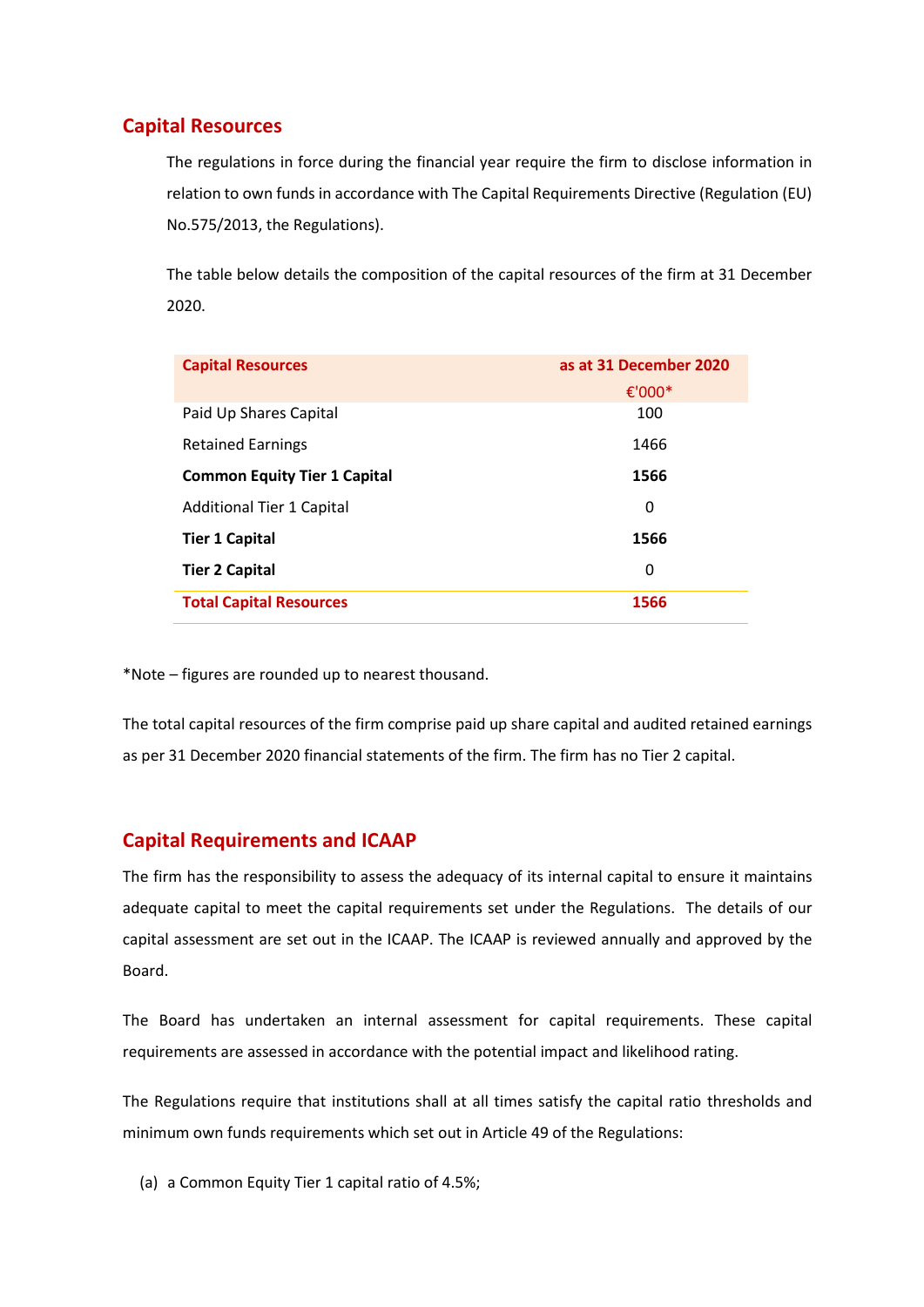- (b) a Tier 1 capital ratio of 6%;
- (c) a total capital ratio of 8%.

The ICAAP process includes an assessment of all risks faced by the firm. The level of capital required to cover identified risks is a function of impact and probability. The firm assesses impact by modelling the changes in our income and expenses caused by potential risks over a 3-year time horizon. A number of factors are considered when accessing probability. The risks identified are also stress-tested against various scenarios to determine the impact of severe events on the firms' financial position.

# **Remuneration Policy**

The firm has set out a Remuneration Policy to ensure that the firm appropriately compensates its employees, attracts and retains employees and motivates employees to perform in the best interests of the company and its stakeholders. Employees are assessed throughout the year and compensated based on their performance and contributions to the firm and stakeholders.

Remuneration consists of all forms of payment and benefits made directly or indirectly in exchange for professional services rendered by staff. The table below details the components of our remuneration for our employees.

| <b>Fixed remuneration</b>        | Fixed remuneration is determined based on the role of the individual<br>employee, including responsibility and job complexity, performance and<br>local market conditions.                      |
|----------------------------------|-------------------------------------------------------------------------------------------------------------------------------------------------------------------------------------------------|
| <b>Pension Scheme Membership</b> | All permanent employees are eligible to join a defined contribution<br>pension plan. The company operates a defined contribution pension<br>scheme which includes a death in service provision. |
| <b>Benefits in kind</b>          | The firm does not provide any other type of remuneration which is subject<br>to BIK.                                                                                                            |
| <b>Performance Based</b>         | Remuneration is awarded in a manner which promotes sound risk                                                                                                                                   |
| Remuneration                     | management and corporate governance in line with the firm's culture and<br>risk management policy.                                                                                              |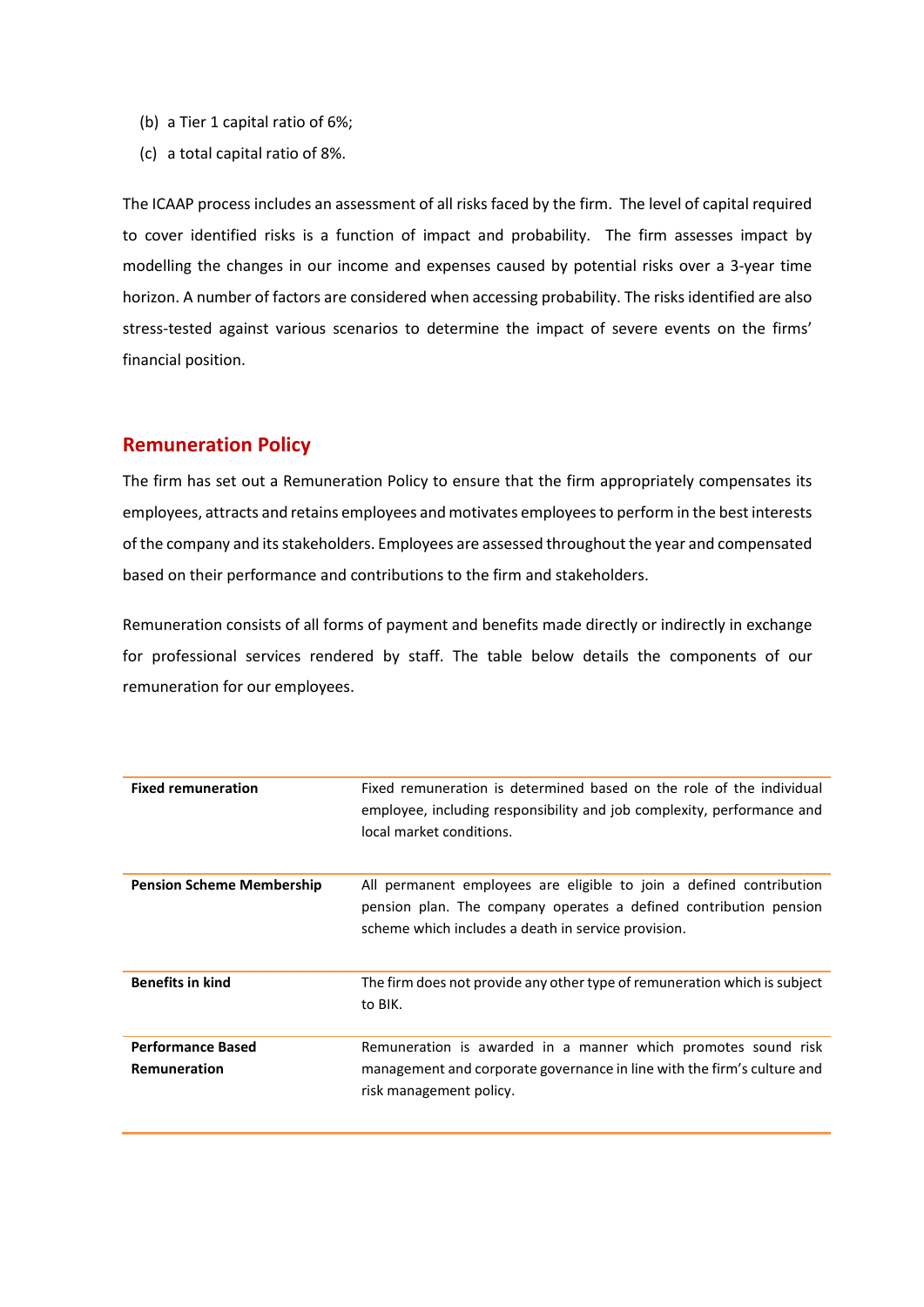The following table provides a breakdown of the remuneration between senior management and code staff of the firm as per 31 December 2020 financial statements.

|                    | € $'000$ | <b>Number of Beneficiaries</b> |
|--------------------|----------|--------------------------------|
| Senior Management* | 170      |                                |
| <b>Code Staff</b>  | 845      | 10                             |
| Total              | 1015     | 15                             |

\*Senior management includes CEO and directors of the firm.